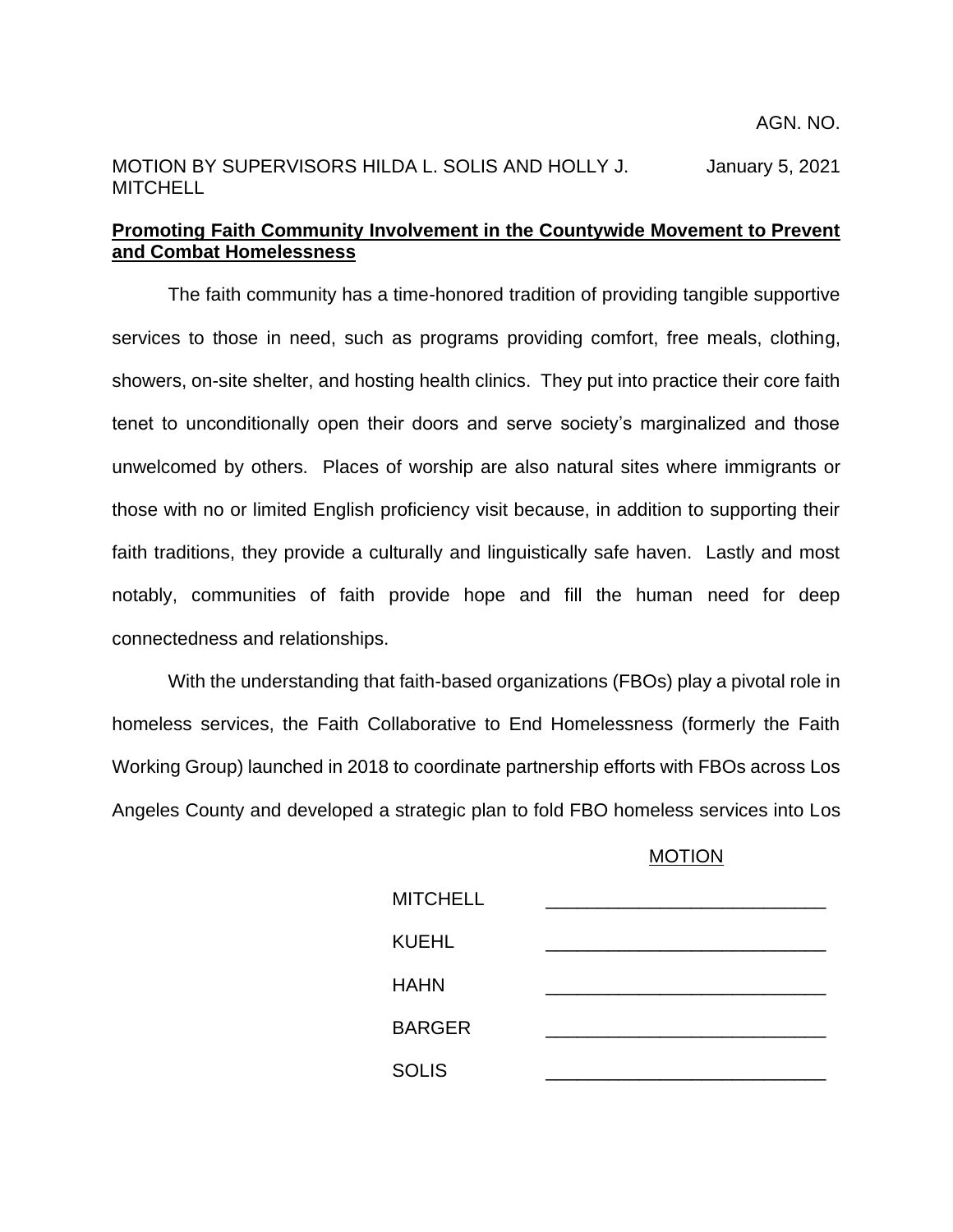Angeles County's (County) homeless service delivery system. The Faith Collaborative to End Homelessness consists of faith leaders, homelessness liaisons, and leads from various County agencies and elected offices.

The homelessness crisis across the County has reached historic proportions, with the Los Angeles Homeless Services Authority (LAHSA) reporting a record 66,436 unhoused in the latest 2020 Homeless Count. We anticipate these numbers to dramatically increase resulting from the economic effects of the COVID-19 pandemic. Recent efforts such as "Project Room Key" (PRK) clearly demonstrate the tremendous strain on the current homelessness response system. While several County departments, LAHSA, and homeless service providers were called upon to fill PRK operational gaps as this project was initially operationalized at the start of this health crisis, this approach was unsustainable. In separate efforts to expand system capacity, LAHSA is increasingly issuing Requests for Information rather than Requests for Proposals, hoping to reach out to untapped organizations.

The faith community is an extremely under-utilized resource. Many congregations already provide services unknown to mainstream homelessness system partners, with others eager to develop or expand their programs to utilize their congregants and property, but lack the knowledge and resources to do so. While there have been past initiatives to mobilize their efforts, they have fallen short in part because of the failure to recognize their needs and forcing them to conform to cumbersome systems already in place. A formal, wide-ranging strategy for inviting and sustaining communities of faith to be fully integrated partners in ending homelessness is needed. This first requires a comprehensive understanding of what services faith communities are currently providing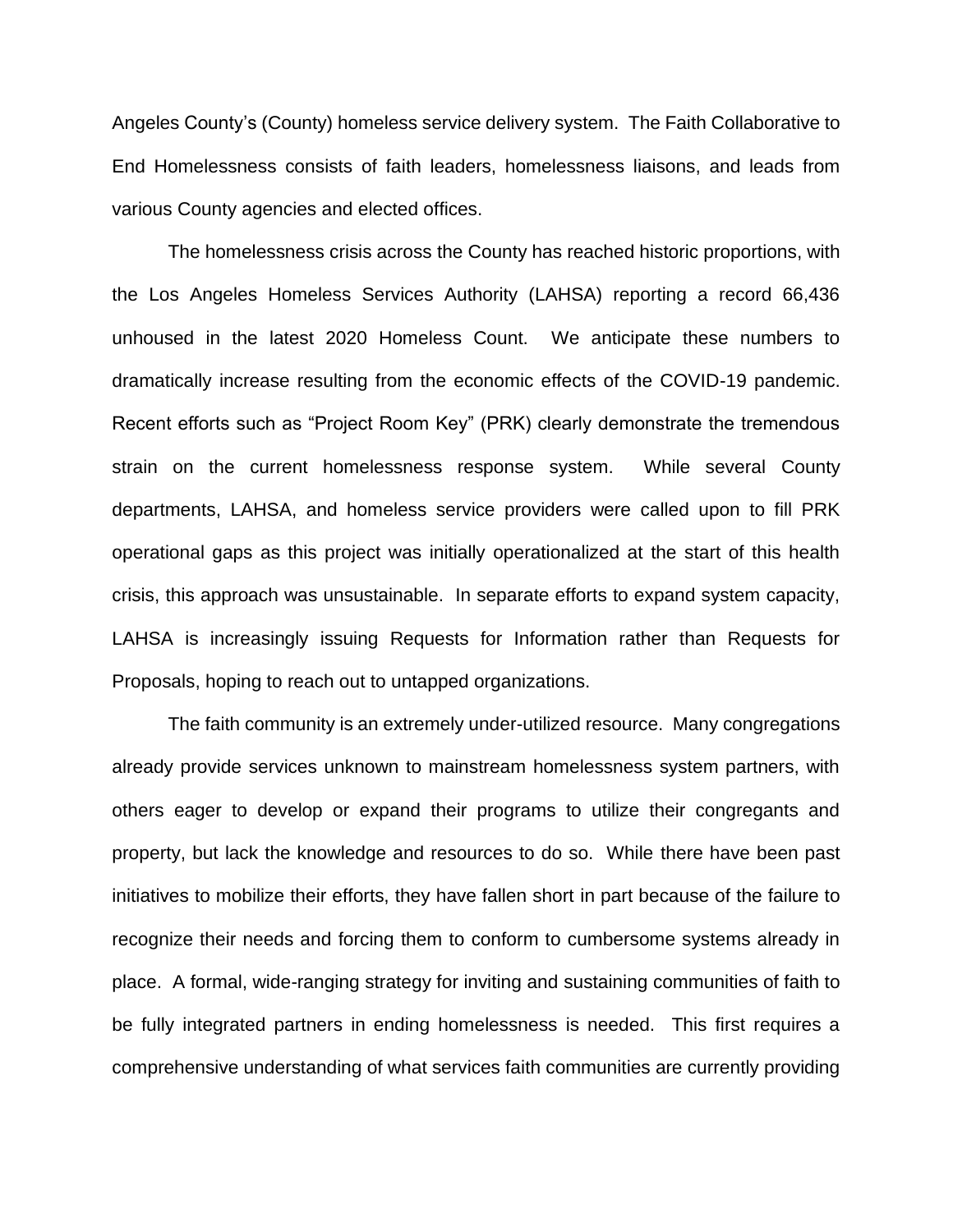and what barriers they face in expanding and aligning these services with mainstream homelessness systems.

**WE, THEREFORE, MOVE** that the Board of Supervisors instruct the Acting Chief Executive Officer, to procure a consultant or consultants for at least six months to:

- a. Conduct a countywide survey of faith-based organizations (FBOs) especially those that have a mission to address homelessness and/or have engaged in homelessness-related efforts – in collaboration with the Faith Collaborative to End Homelessness, other faith collaboratives, and individual congregations to understand how FBOs provide support and services to people experiencing homelessness or those living in poverty. Using interviews to the extent possible, this activity shall collect information including, but not limited to: identifying the specific services provided; program cost; the number of people served monthly; the demographics of those served; the local geographic area they cover; and surplus property available for housing. In addition, the survey should include the capacity and willingness of the FBOs to provide services related to the COVID-19 pandemic and other natural or man-made disasters, such as providing space and volunteers for shelter, immunizations, testing, food distributions, outreach campaigns, etc., as may be needed to support broader homelessness efforts.
- b. From the results of this survey:
	- i. Identify what capacity building and development supports are essential, no matter the size of the congregation, to (1) grow their programs; or (2) align them with current County-led homelessness efforts.
	- ii. Identify the financial and structural barriers that are limiting their ability